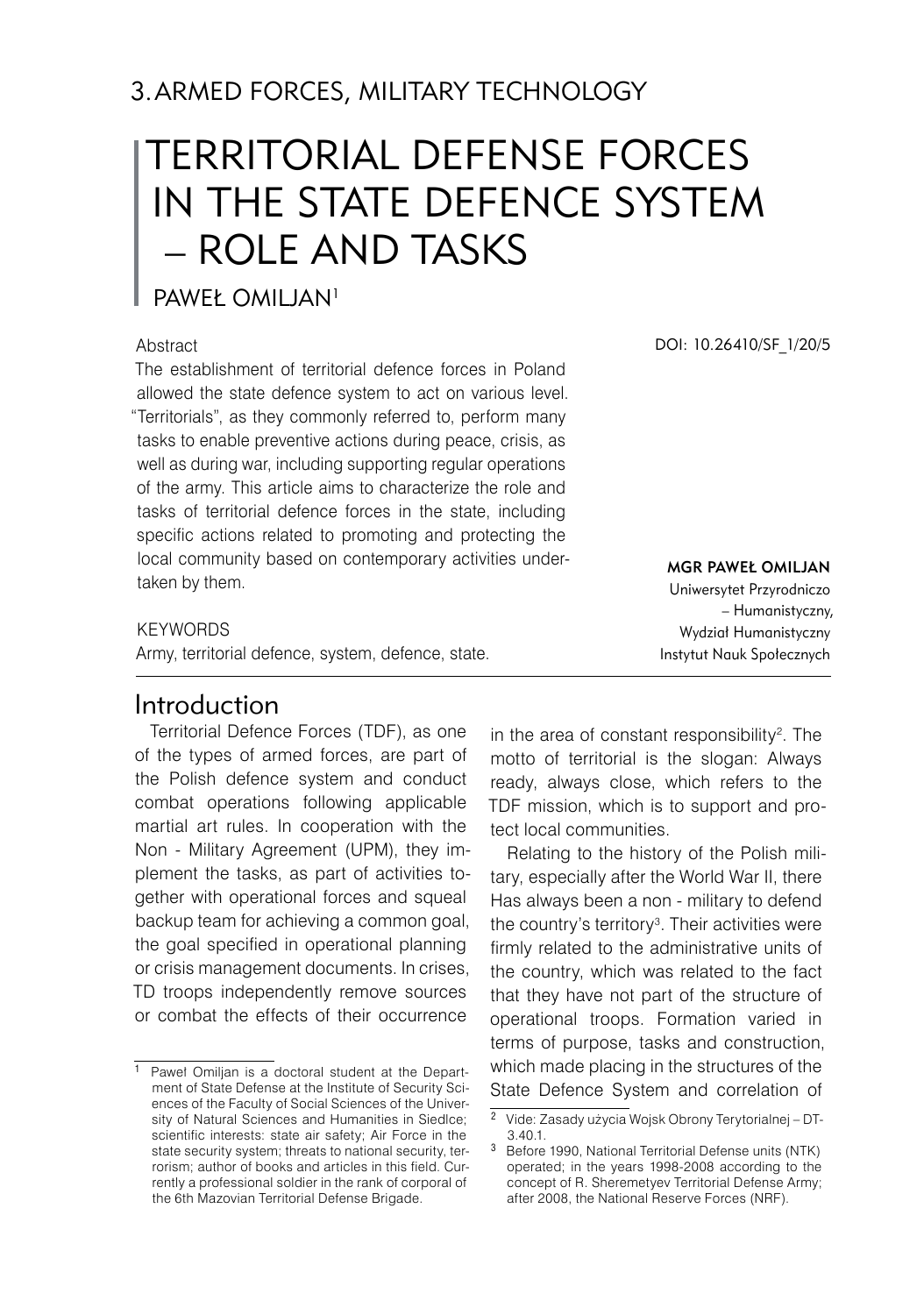territorial tasks more difficult<sup>4</sup>

The reflected in creating Territorial Defence Forces contained many new elements, which referred to the contemporary assessment of new threats to national security. The innovative approach to the undertaken actions, in its originality, is based on previous experience of other countries, especially in my opinion of the achievements, including those of the United States National Guard. After 2015, new solutions at the strategic and operational level to be met by territorial defence forces were to increase the sense of security and provide additional support for operational forces during and the occurrence of the threat<sup>5</sup>.

Territorial Defence Forces created based on the Act of November 16 2016<sup>6</sup> on January 1, 2017. The amending the  $act<sup>7</sup>$  on general compulsory military service to defend the Republic of Poland, which was signed by the President of the Republic of Poland Andrzej Duda on December 20, 2016. On March 29, 2017, Command of Territorial De-

- Wider: M. Husarski, Podstawy normatywne i koncepcyjne - funkcjonalne tworzenia wojsk obrony terytorialnej, Przegląd Nauk o Obronnosci, R. 2, nr 3, s. 67-82.
- <sup>6</sup> Planning activities for the creation of the territorial defense system in Poland began on December 30, 2015 with the appointment of Grzegorz Kwaśniak as the representative for the creation of Territorial Defense by the then Minister of National Defense Antoni Macierewicz. Decyzja Nr 504/MON Ministra Obrony Narodowej z dnia 30 grudnia 2015 r. w sprawie powołania Pełnomocnika Ministra Obrony Narodowej do Spraw Utworzenia Obrony Terytorialnej.
- <sup>7</sup> Changes have also occurred in some laws and ordinances, i.e.Ustawa z dnia 17 grudnia 1974 r. o uposażeniu żołnierzy niezawodowych, Rozporząd zenie Ministra Obrony Narodowej z dnia 18 marca 2004 r. w sprawie wzywania osób podlegających powszechnemu obowiązkowi obrony przez organy wojskowe, Rozporządzenie Ministra Obrony Narodowej z dnia 10 lutego 2017 r. w sprawie kwalifikacji żołnierzy pełniących terytorialną służbę wojskową przydatnych w Siłach Zbrojnych Rzeczypospolitej Polskiej.

fence Forces<sup>8</sup> acquired the capacity to act, thanks to which the first three TDF brigades formally established in Białystok, Lublin and Rzeszów<sup>9</sup>.

### Organizational structure of Territorial Defence Forces

In the structural dimension, TDF Command campuses of the following Brigades (Figure 2):

- 1. Podlasie Territorial Defence Brigade with headquarter in Bialystok,
- 2. Lublin Territorial Defence Brigade with headquarter in Lublin,
- 3. Supcarpathian Territorial Defence Brigade with headquarter in Rzeszów,
- 4. Warmian Territorial Defence Brigade in Rzeszów headquarter in Olsztyn,
- 5. Mazovian Territorial Defence Brigade with headquarter in Ciechanów,
- 6. Mazovian Territorial Defence Brigade with headquarter in Warsaw - Rembertów,
- 7. Pomeranian Territorial Defence Brigade with headquarter in Gdańsk,
- 8. Kuyavian Pomeranian Brigade Territorial Defence Brigade with headquarter in Bydgoszcz,
- 9. Łódź Territorial Defence Brigade with com headquarter mand in Łódź,
- 10. Holy Cross Territorial Defence Brigade with headquarter in Kielce,
- 11. Lesser Poland Territorial Defence Brigade with headquarter in Kraków,
- 12. Greater Poland Territorial Defence Brigade with the headquarter in Poznań,
- 13. Silesian Territorial Defence Brigade with the headquarter in Katowice,

The issue of the location of territorial formations has broadly described in the literature on the subject and studies of the Department of Territorial Defense, then the Academy of Martial Arts.

<sup>8</sup> Based on Decyzji nr 140/MON Ministra Obrony Narodowej z dnia 28 czerwca 2017 roku Dowództwo Wojsk Obrony Terytorialnej przejęło i kultywuje dziedzictwo tradycji Komendy Głównej Armii Krajowej 1942-1945 (Dz. Urz. MON 2018 poz. 110).

<sup>&</sup>lt;sup>9</sup> Based on Decyzji nr 102/MON Ministra Obrony Narodowej z dnia 14 sierpnia 2018 roku the Day of Territorial Defense Forces was established on September 27 (Dz. Urz. MON 2017 poz. 148).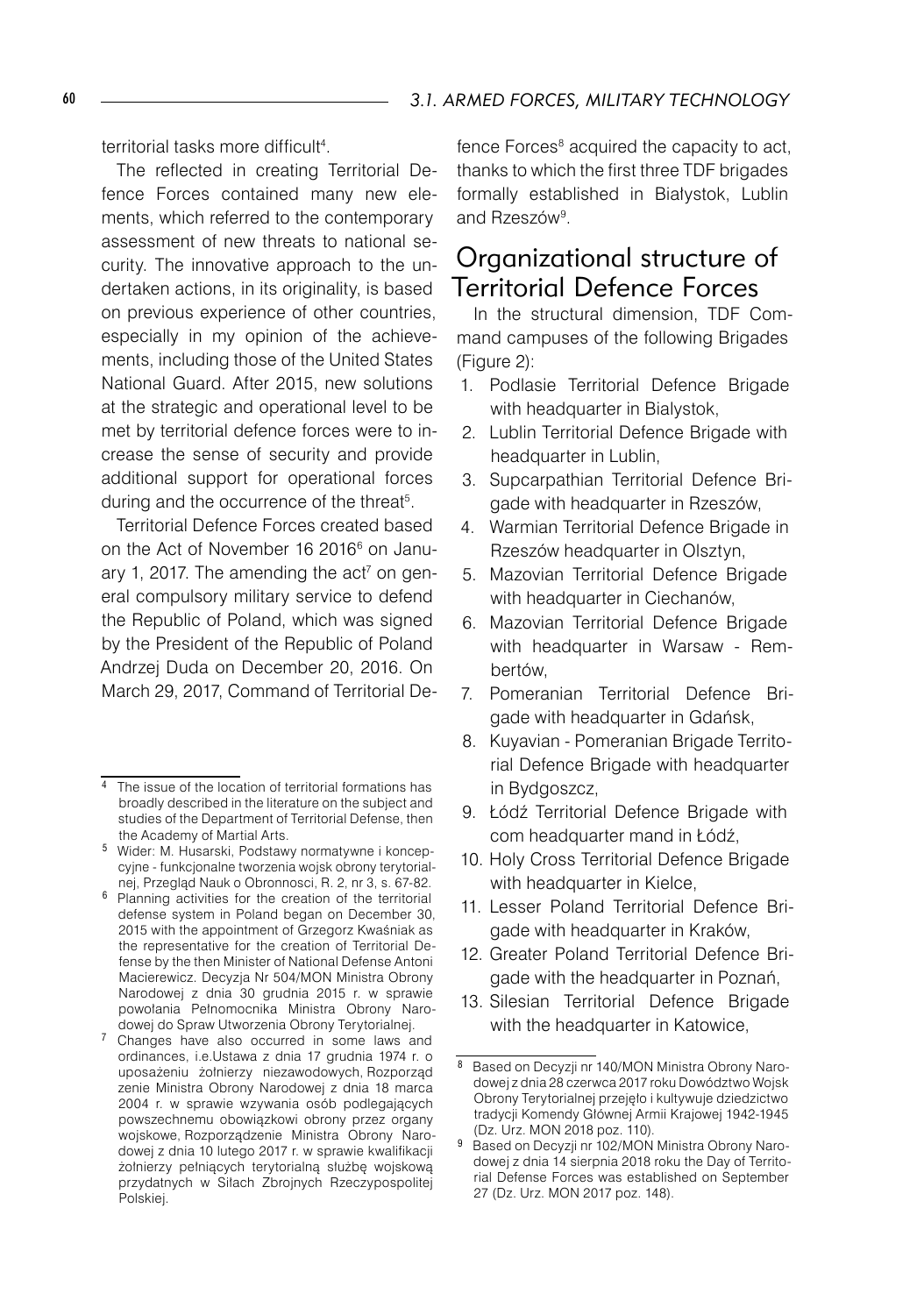- 14. West Pomeranian Territorial Defence Brigade with the headquarter in Szczecin,
- 16. Lower Silesian Territorial Defence Brigade with the headquarter in Wrocław.





Source: https://terytorialsi.wp.mil.pl/wot

The TD Military Forces Training Center located in Toruń and the Non-Commissioned Officer's School (NCO) for Territorial Defence Forces located in the Communications and Information Technology Training Center in Zegrze also formed. Ultimately, in every province,<sup>10</sup> TDF brigades are to operate in Poland, and in the case of the Mazo-

- PAR Territorial Defense Brigade the area of the province,
- PAR light infantry battalion area from 3 to 5 points,

vian voivodship two (left and right bank of the Vistula river)<sup>11</sup>.

<sup>10</sup> Territorial Defense troops in the structure of the Polish Armed Forces function in correlation to the administrative division of the Republic of Poland, so-called permanent area of responsibility and includes:

 <sup>−</sup> PAR Command of Territorial Defense - national territory

PAR light infantry company - province area. Compare: *Zasady użycia Wojsk Obrony Terytorialnej* – DT-3.40.1.

<sup>11</sup> https://archiwum2019.mon.gov.pl/obrona-terytorialna/o-nas/plany-budowy-wot-q2016-12-27/ (access 23.03.2020).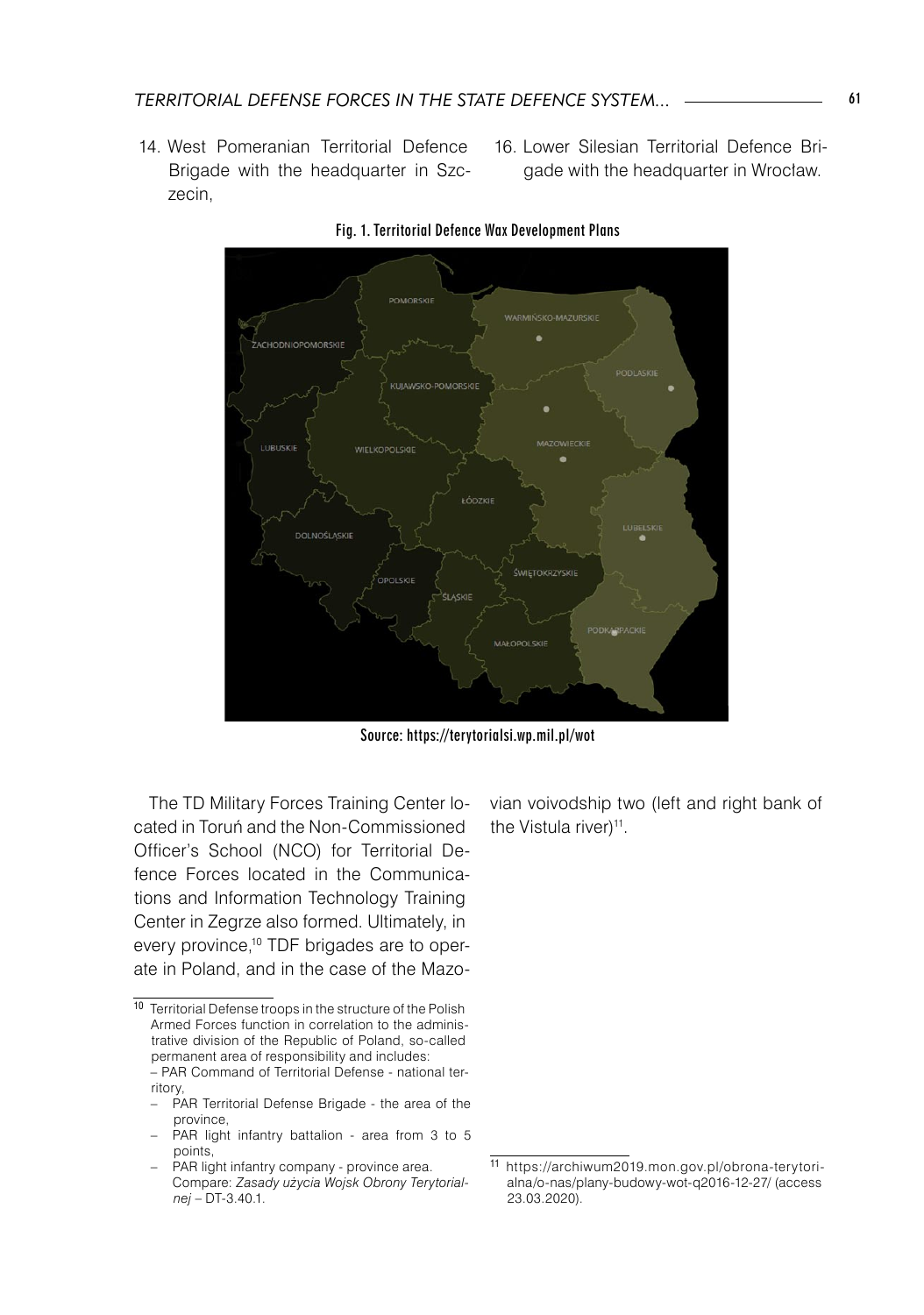

Fig. 2. Diagram of the organizational structure of Territorial Defence Forces in 2020

Source: Own study.

# Basic concepts. Defence, state territory and state territory, territorial defence

Considering the current roles and tasks of territorial defence forces, one should recall the concepts associated with them, namely: defence, territory and state territory, as well as what is, according to the literature on the subject, territorial defence.

We can call defence all the essential activities 12 forced or intentional conducted when the opponent has the initiative to thwart or repel his attack. These activities are to prevent him from achieving his goals, in particular by controlling the enemy's territory, inflicting maximum losses on him and giving time for his forces to create conditions for the transition to offensive actions<sup>13</sup>. The necessary undertakings are

preparation based on field conditions or ad hoc fortifications aimed at counteracting the enemy's assault. There are manoeuvring and positional defence.

In the literature on the subject, we can find various definitions of territory and state territory. It should note that both concepts have different meanings. The state territory is a part of the Earth's surface limited by the border and belonging to a specific country. The province includes all-terrain conditions such as land with internal waters, coastal territorial waters together with the space below the surface and above the surface of the property and sea. Besides, the territory also includes islands and so-called

<sup>12</sup> Vide L. Elak, *Podstawy działań taktycznych,* Warszawa 2014, s. 77.

<sup>13</sup> *Regulamin działań Wojsk Lądowych*, DWLąd Wewn. 115/2008, s. 27.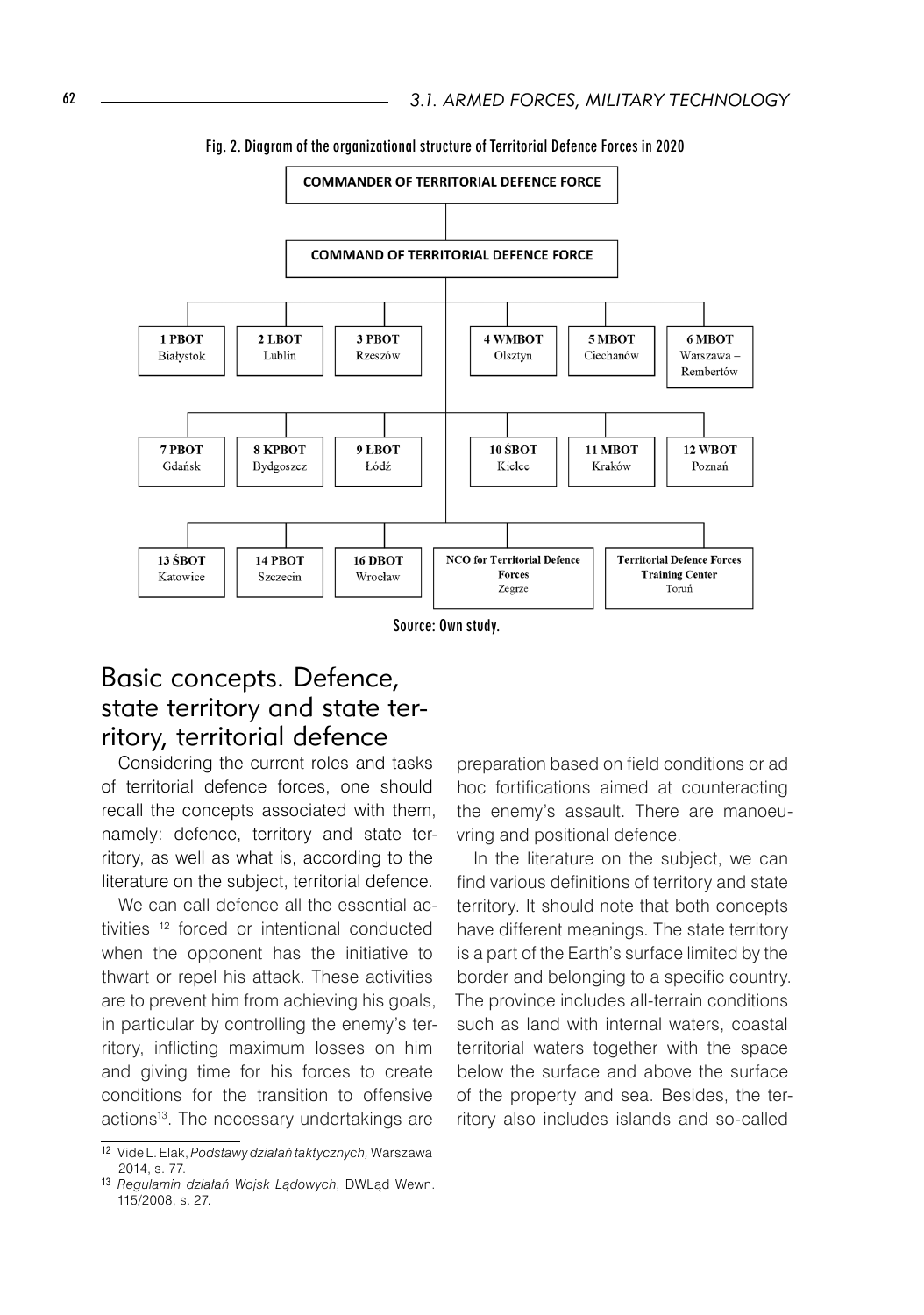land enclaves<sup>14</sup>. On the other hand, the state territory is the main area subject to the sovereign power of a given state, which defines its borders. It includes, among others: the territorial sea together with internal sea waters, land along with inland waters, air space above them and the underground located below them or a land enclave<sup>15</sup>

Moving on to the definition, territorial defence it should note that it is one of the elements of the state's defence potential 16, and the implemented tasks carried out as part of the military case of the country. Territorial defence in Poland already has a long tradition, although its forms were determined by the political or geopolitical situation, as well as by society or the state's potential. Therefore, in a broad sense, the term territorial defence consists in the use by the state of part of its armed forces to carry out tasks in permanent areas of responsibility (PAR), i.e. in voivodships or counties. Territorial defence formations usually operated based on local recruitment, training and supplementation, thus cooperating closely with the local authorities of the state. Thanks to this, they were primarily used to strengthen the operations

of operational (regular) troops<sup>17</sup>.

According to the *regulations of tactical operations*, the concept of territorial defence is *fighting the state in the form of universal case. I cover operational, tactical, technical defence and training projects aimed at preparing specific forces and means for the implementation of support and security tasks of operational troops, conducting independent combat and rescue operations. It carried out throughout the country. It brings together and coordinates the activities of non-military defence links for the soldiers*18.

# The magnificent twelve, which is the fundamental element of the TDF organizational structure

Before characterizing the role and tasks, organizational structure functioning in Territorial Defence Forces should present. The main component of the training and operations of soldiers are light infantry companies, which offered below (Figure 3).

<sup>14</sup> The enclave*, i.e. the territory of the state or part of it from all sides surrounded by the land territory of another state*, Encyklopedia Popularna PWN, wyd. 18, Warszawa 1982, s. 194.

<sup>15</sup> International law recognizes the principle of the inviolability of the territory of the state and its integrity. The authority of the state over the territory of the state is sovereign and exclusive, all exceptions concerning persons or things (e.g. immunities) and should base on specific customary or contractual international law. Ustawa z dnia 12 listopada 1965 r. – Prawo prywatne międzynarodowe (Dz.U. nr 46, poz. 290 z późn. zm.).

<sup>16</sup> Equally essential components of this potential are, among others defence consists of the society, operational forces, organization of command bodies, defence infrastructure and functioning within the framework of alliances and political and military systems. R. Jakubczak, *Współczesne wojska obrony terytorialnej*, Warszawa 2016, s. 109-112.

<sup>17</sup> Forces of this kind, sometimes also referred to as the civic army, allowed to increase the number and possibilities of the Polish armed forces. Their existence meant that every opponent planning aggression on Polish lands had to reckon with a massive, long-lasting campaign, with significant losses and the risk of losing. See more widely: R. Jakubczak, *Współczesne wojska obrony terytorialnej*, Warszawa 2016, s. 109-122.

<sup>18</sup> *Regulamin działań taktycznych* , *część I*, Warszawa 1994, s. 65.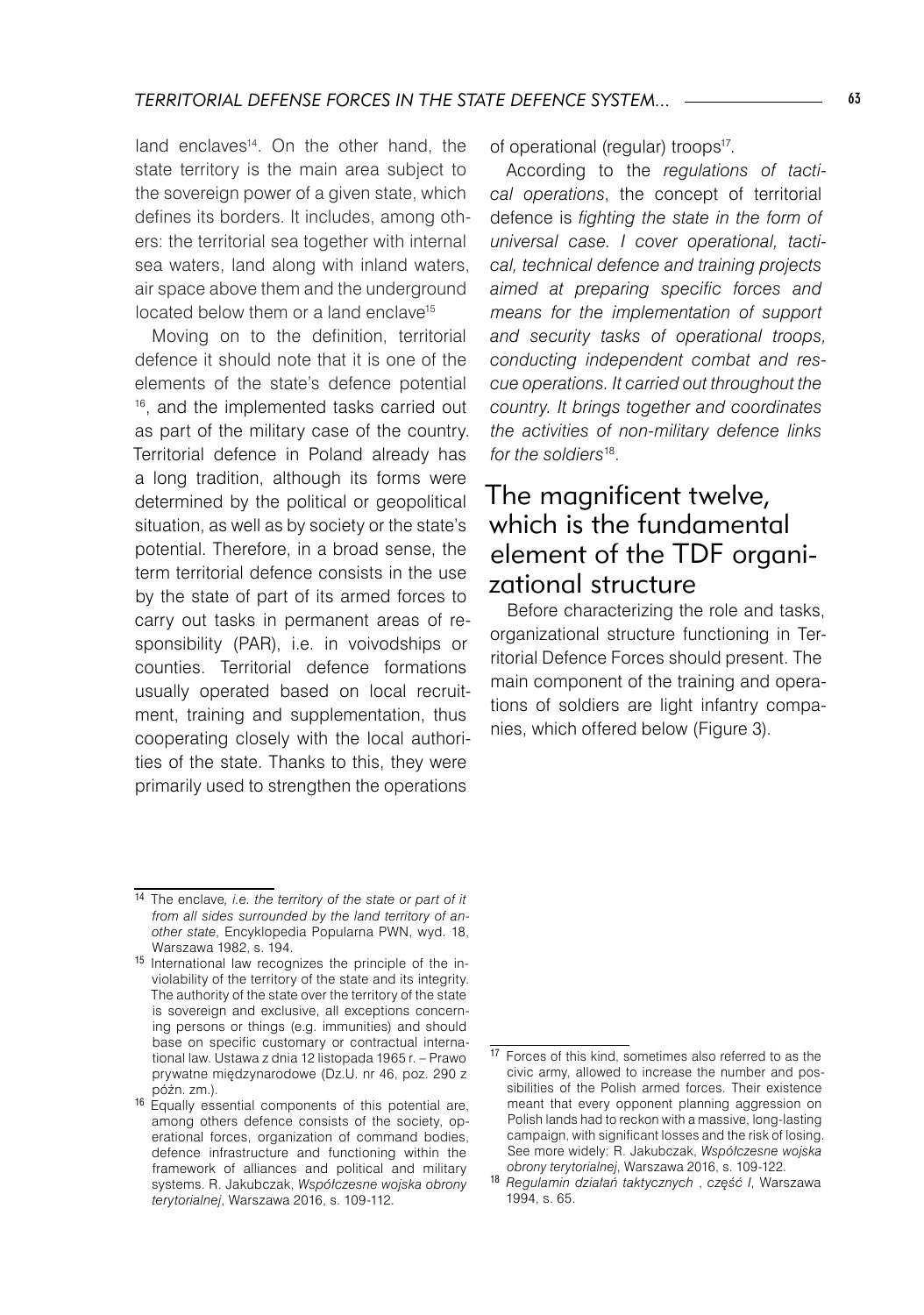

Fig. 3 Diagram of the organizational structure of a light infantry

Source: Own study.

essential elements of the TD structure is the light infantry section in a unique arrangement also used by special forces, the

The above scheme has to see that the so-called magnificent twelve. It consists so-called magnificent twelve. It consists of twelve soldiers in the following order  $(Table 1)<sup>19</sup>$ :

#### Table 1 "The magnificent twelve"

| Squad Commander     | Deputy commander |
|---------------------|------------------|
| Senior Medic        | Medic            |
| Senior Sharpshooter | Sharpshooter     |
| Senior Radioman     | Radioman         |
| Rifleman            | Aimer            |
| Senior Sapper       | Sapper           |

#### Source: Own study.

The magnificent twelve are also flexible. Namely, the section, depending on the task, can be divided into two teams of six soldiers from each speciality. It is also a structure optimized from training. The section has in its ranks a person with more experience and thanks to this it can teach t "younger" in terms of service to a soldier in a particular speciality, thanks to which he can rip joint actions.

# The role and tasks of territorial defence forces

Turning to the character and functions that territorial defence troops should consider, in particular, support and protection of operational forces, i.e. in the field of

universal defence of the state. Also, they intend for conducting combat and rescue operations, especially in a permanent area of responsibility. Therefore, it should emphasize at this point that the activities carried out by the TD army are limited to the country, but knowledge of the area in which they conduct training, exercises or rotations contribute to their effectiveness. TDF, taking into account the broad spectrum of their operation and purpose, depending on the needs and development of the situation are capable of the following tasks<sup>20</sup>.

<sup>19</sup> https://www.wojsko-polskie.pl/dwot/wspaniala-12/ (access 18.04.2020)

<sup>20</sup> See more widely: *Wojska Obrony Terytorialnej w operacji*, DD – 3.40.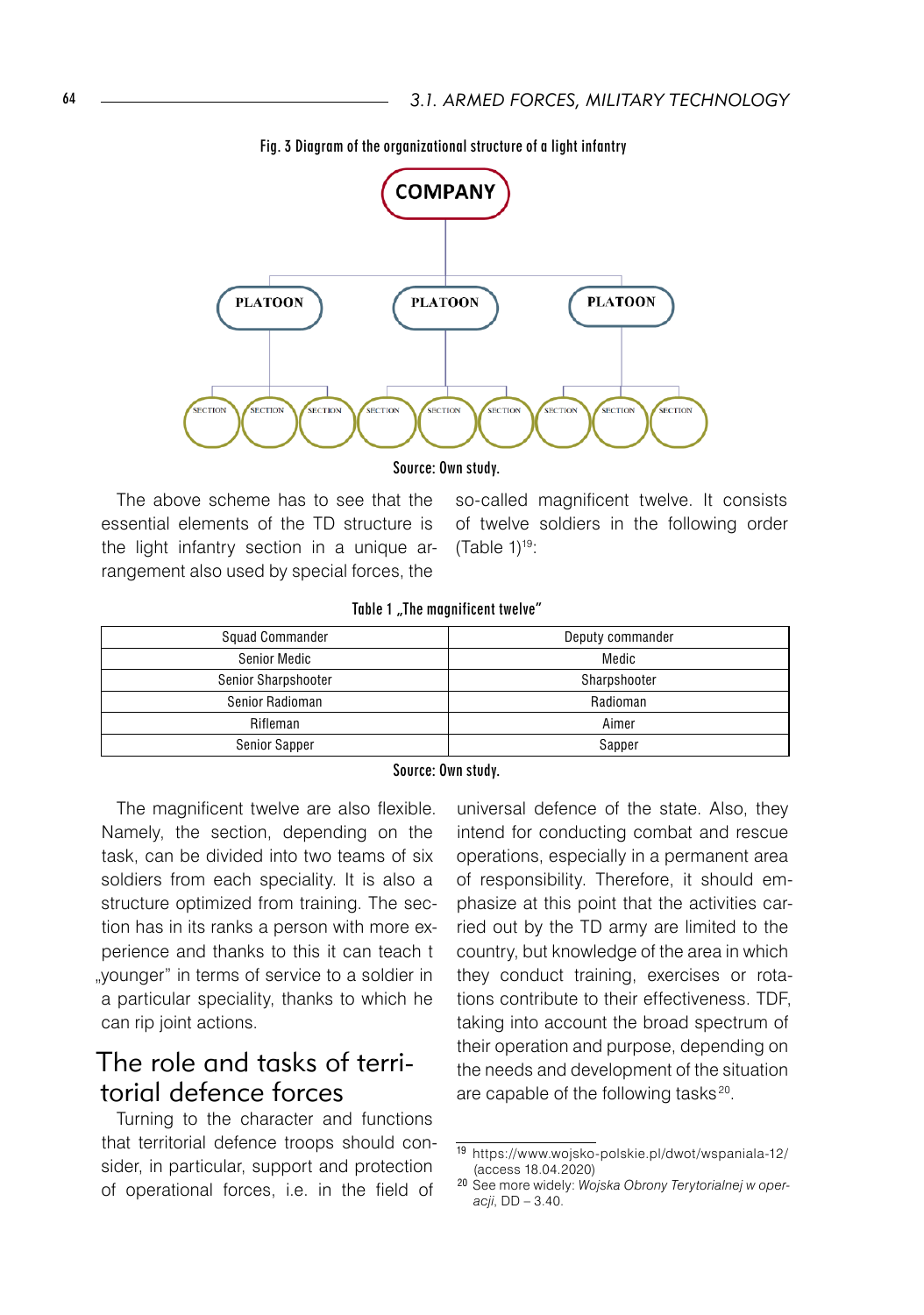- a. In a state of constant defence readiness of the country:
	- combat maintaining combat readiness to defend the territory of Poland;
	- supporting local communities and elements of the non-military subsystem in the implementation of crisis management (response) tasks, i.e. achieving readiness and participation in immediate and universal response to a non-military threat situation to prevent or counteract, minimize and remove its effects, as well as restore its state before his  $\mathsf{speech}^{\mathsf{21}}$ ;
	- implementation of planning, organizational, mobilization and training projects, including preparation of own sub-units;
	- − conducting activities in the field of military social communication aimed at shaping patriotic and civil attitudes and values.
- b. In the state of defence readiness of the country during the crisis:
	- preparing the PAR for defence and achieving willingness to take actions as intended (including preparation and maintenance of shelters and temporary stay places for TDF as part of the operational development of the country);
	- supporting elements of the non-military subsystem in strengthening the protection and defence of the state border, critical infrastructure and facilities of particular importance for the security and defence of the state and local communities;
	- − develop the TDF war command system;
	- conducting reconnaissance activi-

ties as well as demonstration and deterrence activities in the PAR;

- support for the mobilization and operational development of troops, as well as projects in the field of operational masking and engineering development of the area;
- support of separate forces to prepare and secure the arrival of operational troops and allied (coalition) strengthening forces to the PAR.
- c. In the state of defence readiness of the wartime state:
	- conducting operations at the tactical level in cooperation with other types of the armed forces and elements of the non-military subsystem;
	- ensuring universal protection and defence of the PAR, including support for aspects of the non-military subsystem in the protection of state property, public facilities and cultural objects against plundering and destruction;
	- assistance to secure the entry of allied (coalition) strengthening forces into the fight;
	- support for ensuring the functioning and reconstruction of government and self-government administration structures and public security in liberated areas;
	- support for projects in the field of operational masking and engineering development.

Taking into account the above necessary scope of tasks of territorial defence forces, which form the entire territory of the country, they implement<sup>22</sup>.

<sup>21</sup> Vide: *Wsparcie wojskowe działań humanitarnych*   $-$  DD  $-$  3.4.3 (A).

<sup>22</sup> Vide: *Wojska Obrony Terytorialnej. Stan obecny. Pożądane kierunki zmian*, oprac. M. Różański, A. Duda, J. Rajchel, T. Drewniak, J. Stróżek, Warszawa 2018, s. 31-32; A. Michalak, *Cele, zadania, struktura i funkcje wojsk obrony terytorialnej w XXI*  wieku, "Bezpieczeństwo. Teoria i Praktyka" 2017, nr 3, s. 32–34.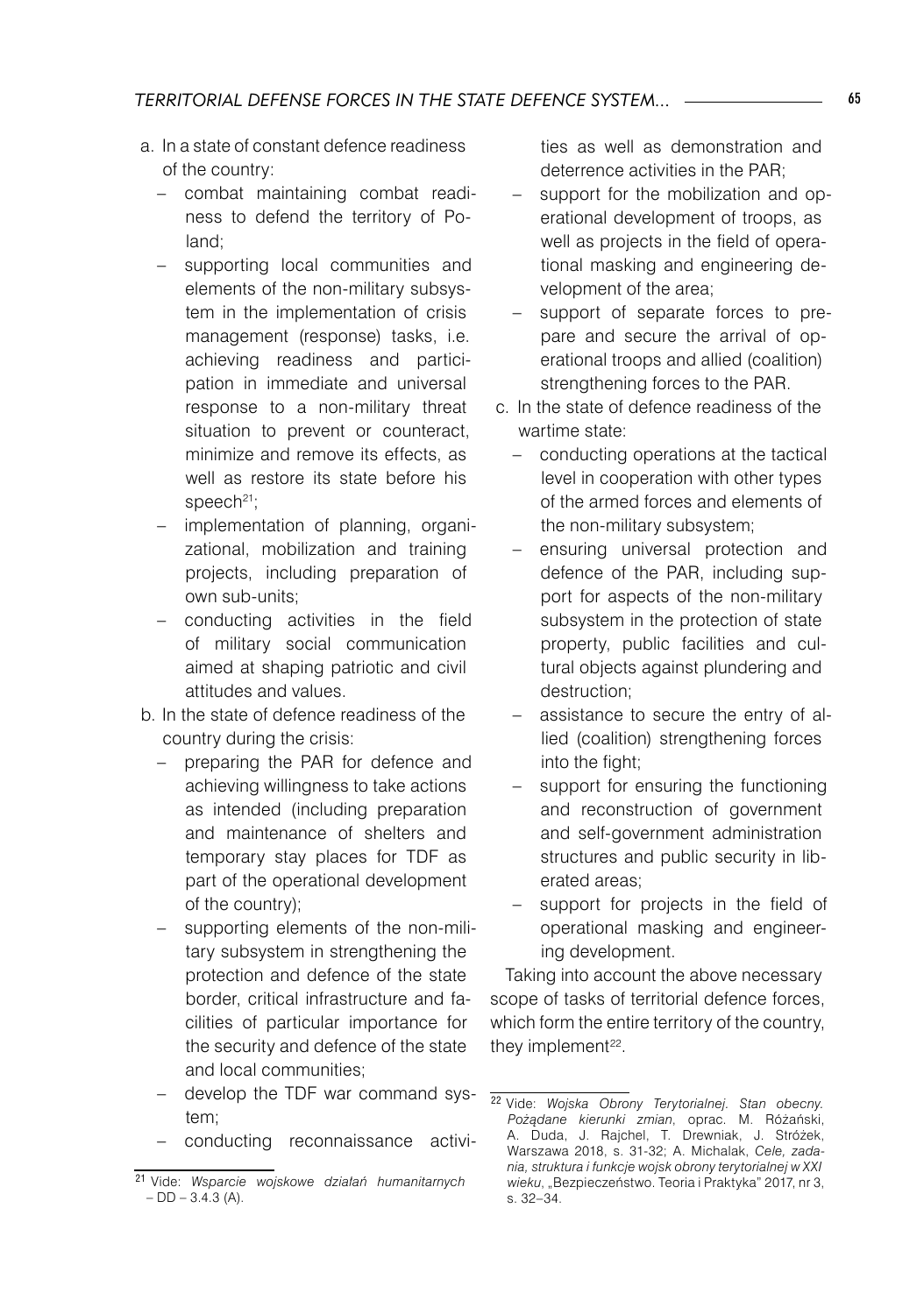- 1. Collecting information about the opponent, guiding hits and assessing their effects;
- 2. Elimination of the impact of the opponent's punches;
- 3. Creating resistance groups in areas occupied by the opponent and supporting local people;
- 4. Securing the mobilization and operational development of troops;
- 5. Supporting operational troops in conducting delaying activities;
- 6. Tying part of the opponent's forces;
- 7. Preparation for defence of sensitive areas;
- 8. Protection of essential facilities and installations of crucial state infrastructure (military facilities, airports, ports, naval bases, refineries, gas pipelines);
- 9. Protection of the logistics system implemented for operational troops and TD;
- 10. Ensuring the capacity of the main communication lines and securing communication nodes;
- 11. Conducting protective activities (expansion of the outskirts and areas of responsibility, construction of dams, defence of some outlands and facilities);
- 12. Implementation of projects under the strategic and operational masking of troops.

The tasks carried out by the territorial defence army include all emergency states contained in the 1997 Constitution of the Republic of Poland, which may introduce: martial law (art. 229), state of emergency (art. 230) and state of natural disaster (art. 232) 23. The essence of this formation is a broad spectrum of non-military as well as military activities throughout the country ultimately related to the place of origin and residence. To this end, I present two groups of tasks carried out by the Territorial Defence Forces<sup>24</sup>.

The first group of tasks includes support for operational troops by creating conditions for them to develop and conduct regular activities. Through independent tasks carried out in the rear area, they focus on the preparation of crucial regions or the protection of strategic infrastructure, such as ports, naval bases, airports, state administration offices and military facilities, aimed at enabling operational forces to fight the enemy directly. The tasks undertaken by units of territorial defence forces in its concept aimed at combating and eliminating the effects of the enemy, i.e. conducting irregular operations deep inside the territory (landing, subversive groups or armed underground). The effectiveness of the actions taken intended to carry out in urban areas ("black tactics") and wooded and wooded areas ("green tactics"), especially in the eastern part of the country which is currently a critical military threat, which is Russian aggression<sup>25</sup>.

The area of non-military tasks, which is the second group of functions undertaken by "territorials", is aimed at supporting local authorities in the civil and social zone, as well as undertaking rescue, order or humanitarian actions. In particular, it is about supporting and protecting civilians in the event of crises related to natural disasters or failures of critical infrastructure. In their assumption, territorial defence units are to help in the evacuation of people and property, take preventive measures (e.g. prevention of theft of property left behind), building fortifications and dams, providing

<sup>23</sup> Konstytucja RP z 2 kwietnia 1997r. (Dz.U. 1997, nr 78 poz. 483).

<sup>24</sup> R. Jakubczak, *Współczesne wojska Obrony Terytorialnej*, Warszawa 2002-2014, s. 72.

<sup>25</sup> Wider: Z. Polcikiewicz, *Wojska Obrony Terytorialnej w systemie bezpieczeństwa narodowej* Polski, Acta Scientifica Academiae Ostroviensis. Sectio A, Nauki Humanistyczne, Społeczne i Techniczne, 7(1), 2016, s. 399-413.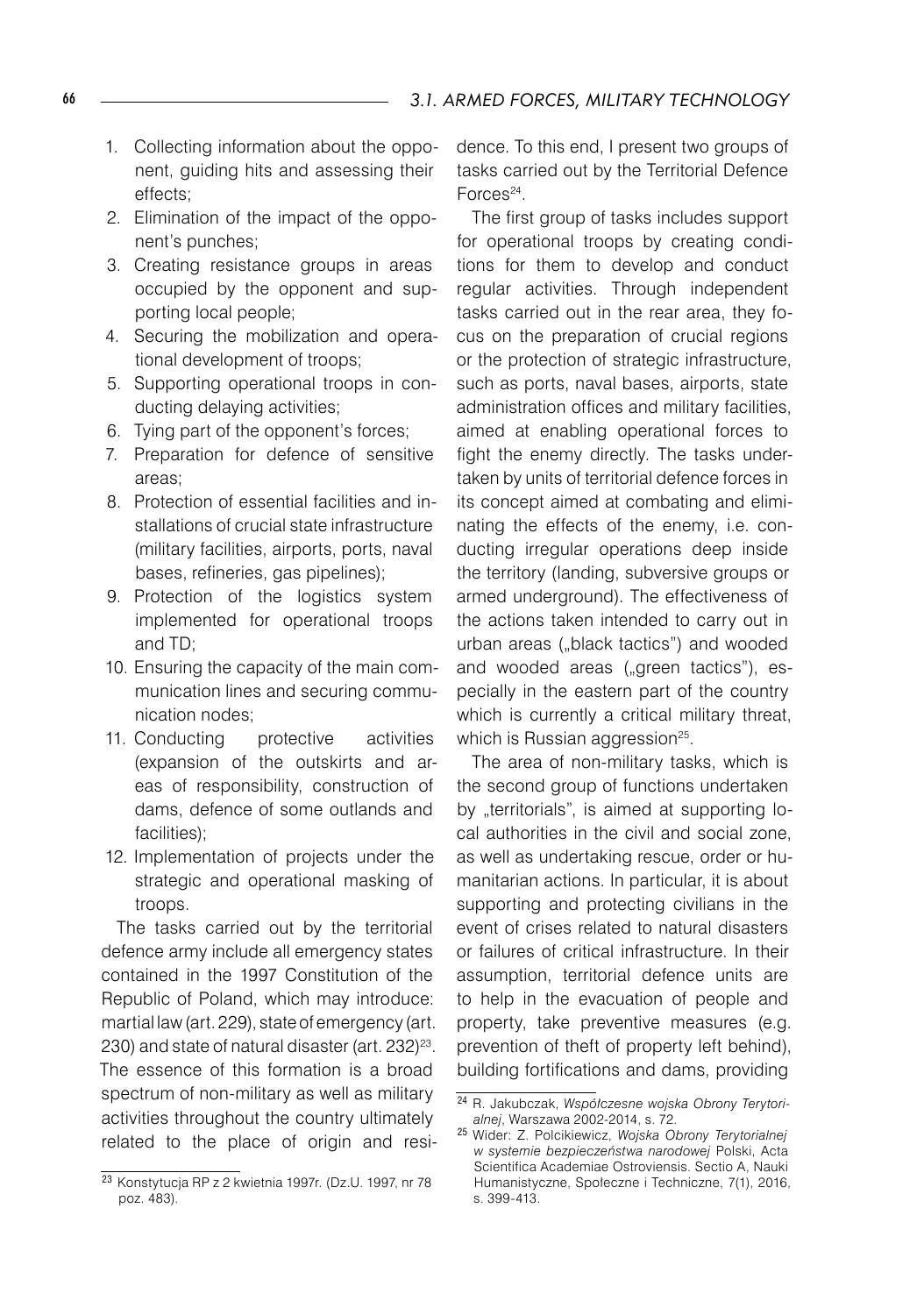first aid or providing resources necessary for survival. As part of their tasks, in addition to supporting operational troops, the formations are to cooperate closely with a non-military defence system, including voivode, local government bodies, security institutions, paramilitary organizations<sup>26</sup>.

Currently, the actions taken by the territorial defence forces is the fight against coronavirus (COVID-19). Formations undertake extensive preventive measures aimed at preventing and delaying the spread of the virus within the territory of the Republic of Poland27 . After the announcement of the first case in Poland on March 6, 2020, the TD Command decided to suspend all training and implementation of a preventive program to limit the risk of further coronavirus transmission.

From March 12 from 9:00 am, the TDF model changed from training to crisis. Across the country, the entire formation went into twelve hours of readiness for action. In the case of selected soldiers with specific military specialities, they entered into six hours of availability to take action. This task implements through the selective activation of TDF soldiers with competences: medical rescuers, nurses, pharmacists, soldiers with first aid course (FAC) qualifications – this applies only to those soldiers who do not perform health care tasks daily. This task also apply to drivers, logistics, operation of power generators, operation of lighting sets, psychologists and IT specialists.

Territorial defense forces were kept operational from 18 March 2020, taking part in actions to combat the coronavirus in

military operation codenamed "RESISTANT SPRING"28 . Territorial soldiers carry out many aspects of preventive, sanitary and epidemiological activities, in many areas of actions such as<sup>29</sup>:

- supporting the Police in the implementation of tasks related to the supervision of persons quarantined and the application of joint preventive patrols;
- supporting the Border Guard, voivods and local authorities in preventing the spread of coronavirus; –
- providing support for families of medical personnel, veterans and veterans, the elderly, as well as persons subjected to isolation and quarantine;
- strengthening the awareness and resilience of the community and its members; –
- maintaining the sanitary safety of sol-– diers involved in the operation;
- supporting health care families and medical services;
- supporting airport services, hospitals and state institutions;
- Personnel education of personnel and the environment in the field of prevention and infection prevention;
- psychological help;
- ICT security for health services and other institutions.

#### Summary

The geopolitical location of Poland, which is also the border between the North Atlantic Alliance and the European Union, influenced the correction of security policy and the development of new concepts of actions. The establishment of Territorial De-

<sup>26</sup> Marczak J., Jakubczak R., *Raport strategiczny: Siły Zbrojne RP w drugiej dekadzie XXI wieku. Koncepcja strategiczna Obrony Terytorialnej RP*, Warszawa 2014, s. 74.

<sup>27</sup> *Instrukcja o zabezpieczeniu sanitarnohigienicznym i przeciwepidemicznym wojska w czasie pokoju, kryzysu i wojny*, Zdr. 251/2013 z dnia 5 marca 2013 r. (poz. 62).

<sup>28</sup> Rozkaz nr 76/2020 Dowódcy Wojsk Obrony Terytorialnej z dnia 27 marca 2020 roku w sprawie operacji wsparcia przez SZ RP działań związanych z zapobieganiem rozprzestrzeniania się wirusa SARS – CoV-2 pk "ODPORNA WIOSNA".

<sup>&</sup>lt;sup>29</sup> Ustawa z dnia 2 marca 2020r. o szczególnych rozwiązanych z zapobieganiem, przeciwdziałaniem i zwalczaniu SARS – CoV-2, innych chorób zakaźnych oraz wywołanych nimi sytuacji kryzysowych.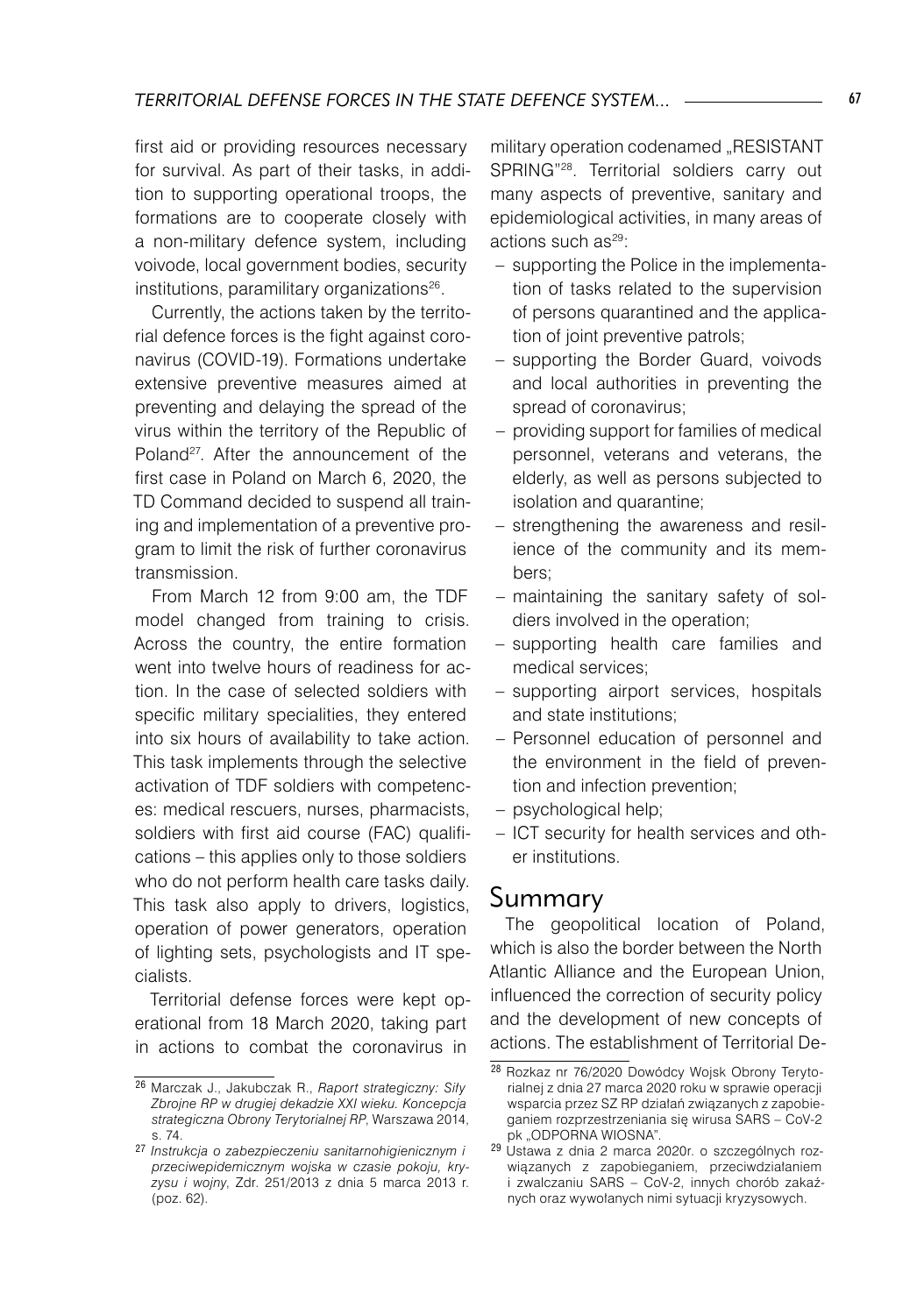fence Forces was a response to the emergence of new threats (including the escalation of the conflict in Ukraine (2014) or the deterioration of political relations with Russia), including the strengthening of broadly understood state security, including in particular the territory of the country.

The emergence and functioning of territorial defence forces has its opponents and supporters. It should note that according to the creation of this formation was to be a response to emerging threats. Regional and relatively appropriate to the needs of the state defence system distribution of branches and subunits is a new tool for intervention in the event of a violation of the territory of the Polish state. Correlation between society and the armed forces, including the creation of a military formation with a regional basis to strengthen the sense of security of the local community, has long been included in the conceptual plans of the Armed Forces. Therefore, the role and tasks, particularly in the doctrinal document of the Territorial Defence Army in operation relate directly to these concepts.

It has to consider that the adopted assumptions are sufficient about the changing and emerging new threats to the security of the state in various spheres, whether the current shape, both structural and functional TDF, as well as the forces and means possessed in carrying out all the tasks set. In my opinion, it is not necessary to conduct a needs analysis to improve the possibilities of supporting internal security and society realistically. The implementation and dimension of territorial defence forces take on proper meaning.

#### Bibliography

- Decyzja nr 102/MON Ministra Obrony Narodowej z dnia 14 sierpnia 2018 roku ustanowiono Święto Wojsk Obrony Terytorialnej na dzień 27 września (Dz. Urz. MON 2017 poz. 148).
- Decyzja nr 140/MON Ministra Obrony Narodowej z dnia 28 czerwca 2017 roku Dowództwo Wojsk Obrony Terytorialnej przejęło i kultywuje dziedzictwo tradycji Komendy Głównej Armii Krajowej 1942 – 1945 (Dz. Urz. MON 2018 poz. 110).
- Decyzja Nr 504/MON Ministra Obrony Narodowej z dnia 30 grudnia 2015 r. w sprawie powołania Pełnomocnika Ministra Obrony Narodowej do Spraw Utworzenia Obrony Terytorialnej.
- Elak L., *Podstawy działań taktycznych,*  Warszawa 2014.
- Encyklopedia Popularna PWN, Warszawa, Warszawa 1982.
- https://archiwum2019.mon.gov.pl/obronaterytorialna/o-nas/plany-budowy-wotq2016-12-27/ .
- https://www.wojsko-polskie.pl/dwot/wspaniala-12/.
- Husarski M., *Podstawy normatywne i koncepcyjne - funkcjonalne tworzenia wojsk obrony terytorialnej,* Przegląd Nauk o Obronnosci, R. 2, nr 3.
- Instrukcja o zabezpieczeniu sanitarnohigienicznym i przeciwepidemicznym wojska w czasie pokoju, kryzysu i wojny. Zdr. 251/2013 z dnia 5 marca 2013 r. (poz. 62);
- Jakubczak R., *Współczesne wojska obrony terytorialnej*, Warszawa 2016.
- Jakubczak R., *Współczesne wojska Obrony Terytorialnej*, Warszawa 2002-2014.
- Konstytucja RP z 2 kwietnia 1997r. (Dz.U. 1997, nr 78 poz. 483)
- Marczak J., Jakubczak R., *Raport strategiczny: Siły Zbrojne RP w drugiej dekadzie XXI wieku. Koncepcja strategiczna Obrony Terytorialnej RP*, Warszawa 2014.
- Michalak A., *Cele, zadania, struktura i funkcje wojsk obrony terytorialnej w XXI wieku*, "Bezpieczeństwo. Teoria i Praktyka" 2017, nr 3.